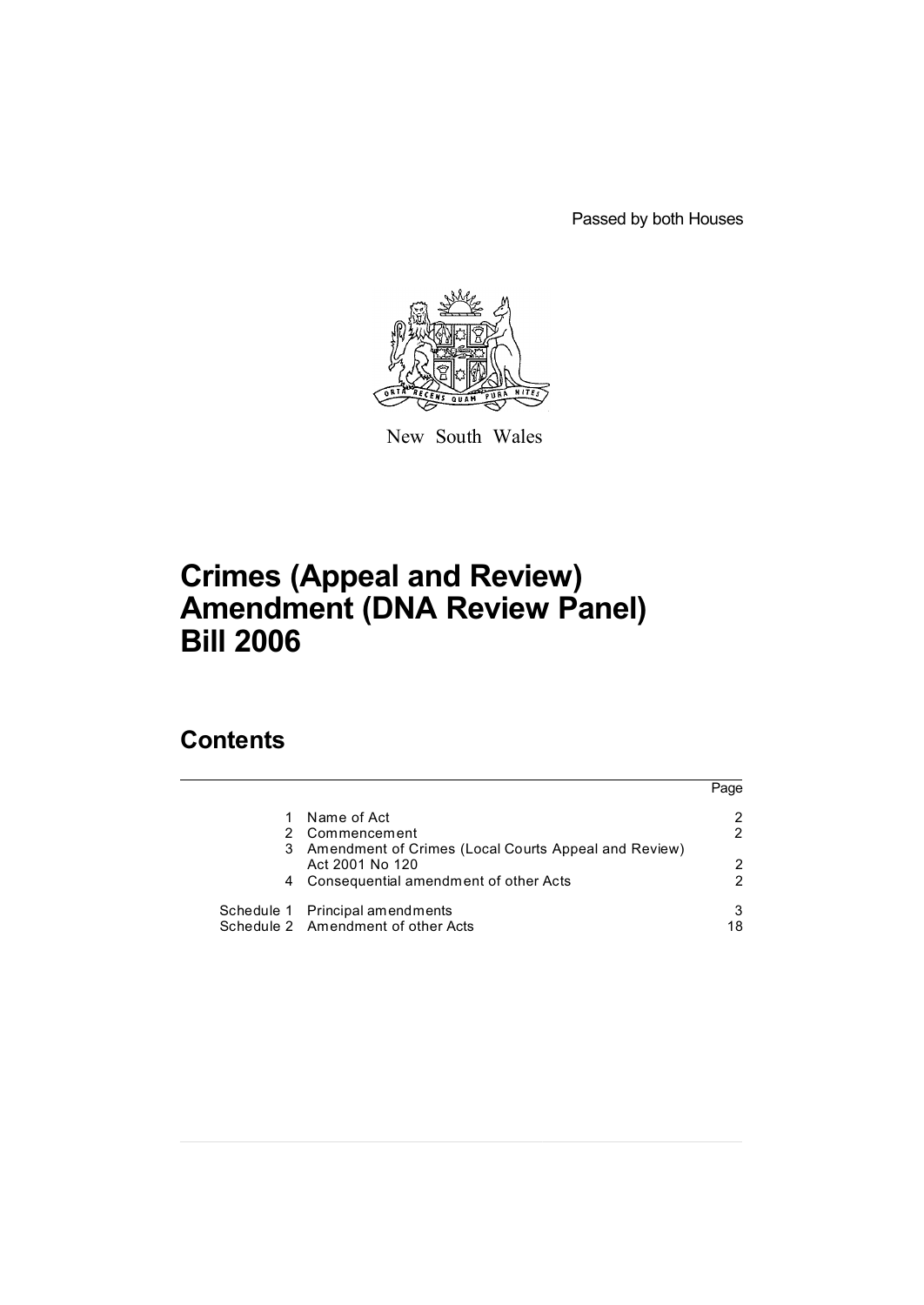*I certify that this PUBLIC BILL, which originated in the LEGISLATIVE ASSEMBLY, has finally passed the LEGISLATIVE COUNCIL and the LEGISLATIVE ASSEMBLY of NEW SOUTH WALES.*

> *Clerk of the Legislative Assembly. Legislative Assembly, Sydney, , 2006*



New South Wales

# **Crimes (Appeal and Review) Amendment (DNA Review Panel) Bill 2006**

Act No , 2006

An Act to amend the *Crimes (Local Courts Appeal and Review) Act 2001* to establish a DNA Review Panel in connection with reviews of existing convictions; to transfer and consequentially amend related provisions of the *Crimes Act 1900*; and for other purposes.

*I have examined this Bill, and find it to correspond in all respects with the Bill as finally passed by both Houses.*

*Chairman of Committees of the Legislative Assembly.*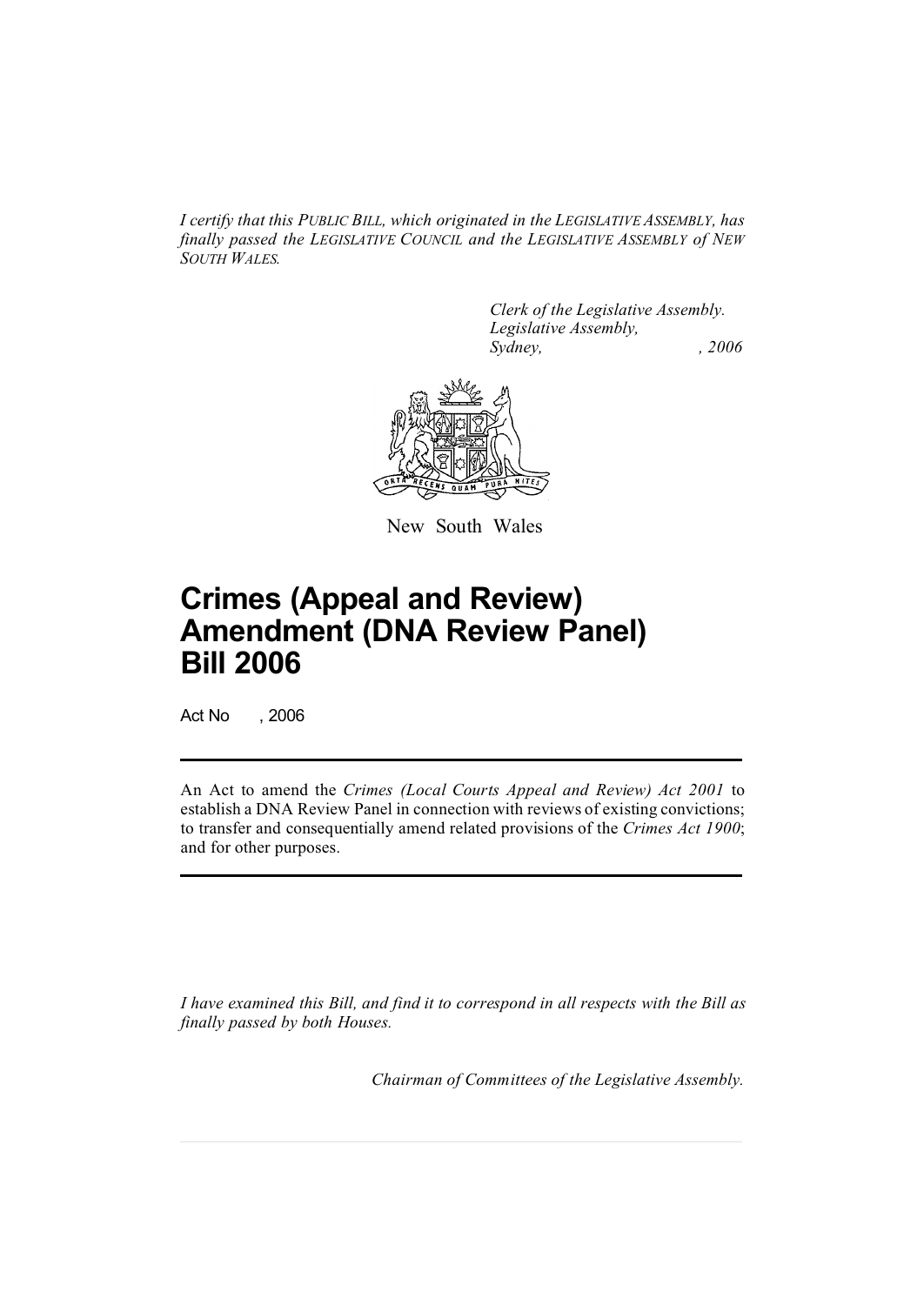#### **The Legislature of New South Wales enacts:**

# **1 Name of Act**

This Act isthe *Crimes (Appeal and Review) Amendment(DNA Review Panel) Act 2006*.

## **2 Commencement**

This Act commences on a day or days to be appointed by proclamation.

# **3 Amendment of Crimes (Local Courts Appeal and Review) Act 2001 No 120**

The *Crimes (Local Courts Appeal and Review) Act 2001* is amended as set out in Schedule 1.

# **4 Consequential amendment of other Acts**

Each Act listed in Schedule 2 is amended as set out in that Schedule.

#### **5 Repeal of Act**

- (1) This Act is repealed on the day following the day on which all of the provisions of this Act have commenced.
- (2) The repeal of this Act does not, because of the operation of section 30 of the *Interpretation Act 1987*, affect any amendment made by this Act.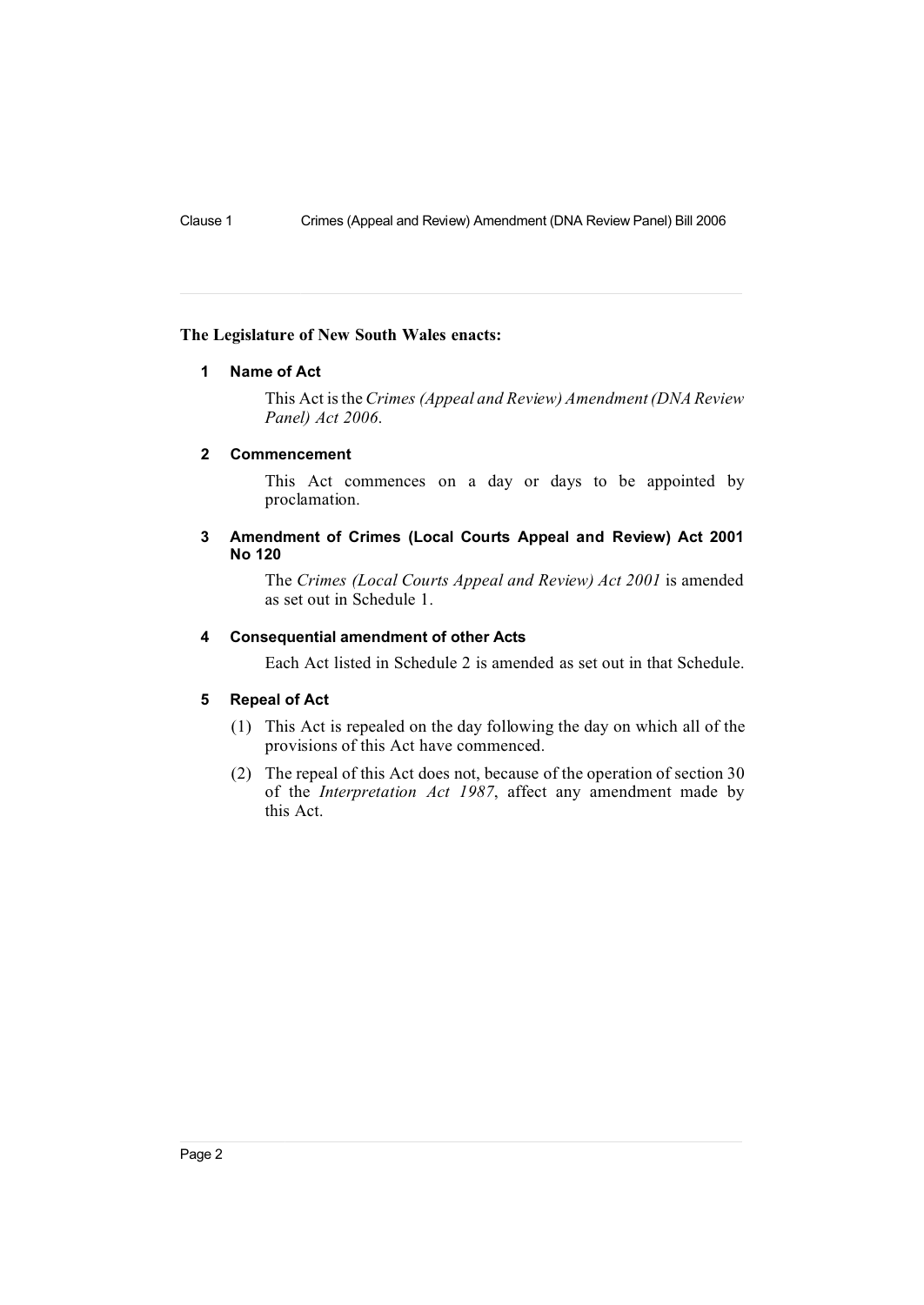Principal amendments **Schedule 1** Schedule 1

# **Schedule 1 Principal amendments**

(Section 3)

# **[1] Part 7**

Insert after Part 6:

# **Part 7 Review of convictions and sentences**

# **Division 1 Preliminary**

# **74 Definitions**

(1) In this Part:

*biological material* means human blood, semen, hair, saliva, skin tissue or other biological material from which DNA information may be obtained, whether the material separately identified or present in other material.

*conviction* includes:

- (a) a verdict of the kind referred to in section 22 (1) (c) or (d) of the *Mental Health (Criminal Procedure) Act 1990*, being a verdict that the accused person committed the offence charged or an offence available as an alternative to the offence charged, or
- (b) an acquittal on the ground of mental illness, where the mental illness was not set up as a defence by the person acquitted.

*DNA Review Panel* or *Panel* means the DNA Review Panel constituted by section 90.

*judicial officer* means a judicial officer (or former judicial officer) within the meaning of the *Judicial Officers Act 1986*.

*previous review provisions* means the provisions of:

(a) Part 13A of the *Crimes Act 1900* as in force before the repeal and transfer of those provisionsto this Part by the *Crimes (Appeal and Review) Amendment (DNA Review Panel) Act 2006*, or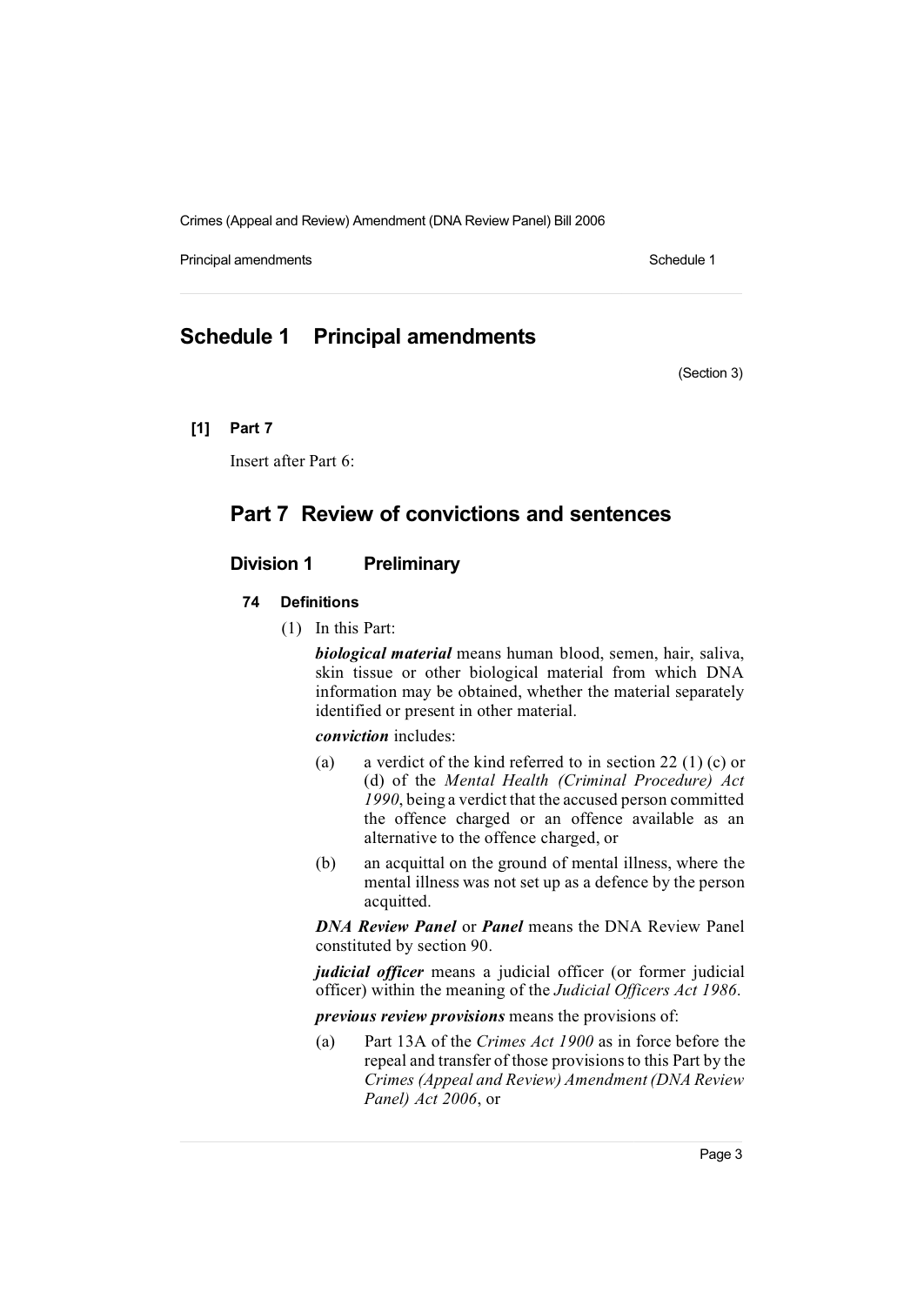#### Schedule 1 Principal amendments

(b) section 475 of the *Crimes Act 1900*, or section 26 of the *Criminal Appeal Act 1912*, as in force before the repeal of those sections by the *Crimes Legislation (Review of Convictions) Amendment Act 1993*.

*sentence* includes a sentence or order imposed or made by any court following a conviction.

(2) In this Part, a reference to a review of, or an inquiry into, a conviction orsentence includes a reference to a review of, or an inquiry into, any aspect of the proceedings giving rise to the conviction or sentence.

#### **75 Exercise of Supreme Court's jurisdiction**

- (1) The jurisdiction of the Supreme Court under this Part is to be exercised by the Chief Justice or by a Judge of the Supreme Court who is authorised by the Chief Justice to exercise that jurisdiction.
- (2) References in this Part to the Supreme Court are to be construed accordingly.

**Note.** Divisions 2, 3, 4 and 5 of this Part are inserted by Schedule 2.1 and are transferred from Part 13A of the *Crimes Act 1900*.

# **Division 6 Applications to DNA Review Panel**

#### **89 Previously convicted persons eligible to apply for review of conviction under this Division**

- (1) For the purposes of this Part, an *eligible convicted person* is a convicted person who is eligible in accordance with this section to make an application under this Division to the DNA Review Panel.
- (2) A convicted person is eligible to make an application to the Panel if, and only if, the person's claim of innocence may be affected by DNA information obtained from biological material specified in the application.
- (3) A convicted person is not eligible to make an application to the Panel unless the person was convicted before 19 September 2006 and the conviction was for a relevant offence. A relevant offence is: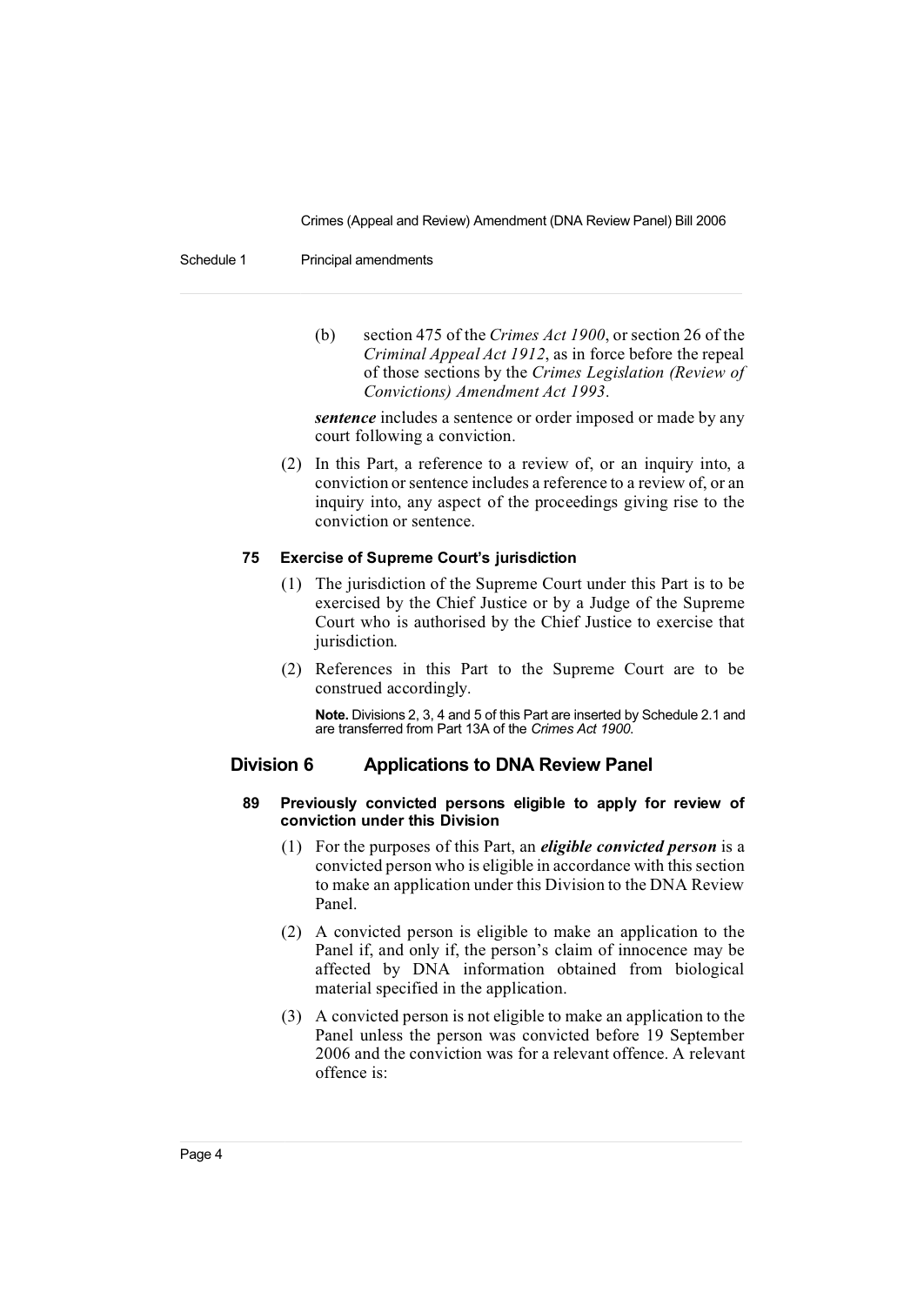Principal amendments **Schedule 1** Schedule 1

- $(a)$  an offence that is punishable by imprisonment for life or for a period of 20 years or more, or
- (b) any other offence punishable by imprisonment in respect of which the Panel considers that there are special circumstances that warrant the application.
- (4) In determining whether there are special circumstances that warrant an application under subsection (3) (b), the Panel is to have regard to the following matters and any other relevant matter:
	- (a) the nature and seriousness of the offence concerned,
	- (b) the length of any sentence currently being served by the applicant,
	- (c) whether the applicant has exhausted all avenues of appeal,
	- (d) the current workload of the Panel,
	- (e) the interests of justice.
- (5) A convicted person is not eligible to make an application to the Panel unless the person:
	- (a) continues to be subject to the sentence imposed on conviction (whether the person is in custody or has been released on parole), or
	- (b) is subject to supervision or detention under the *Crimes (Serious Sex Offenders) Act 2006* in connection with the offence for which the person was convicted.

## **90 Establishment of DNA Review Panel**

- (1) There is established by this section a DNA Review Panel.
- (2) The Panel consists of 6 members appointed by the Governor.
- (3) Of the members of the Panel:
	- (a) one is to be a former judicial officer appointed as Chairperson of the Panel, and
	- (b) one is to be a person nominated by the Premier to represent the victims of crime, and
	- (c) one is to be the Director-General of the Attorney General's Department or an officer nominated by the Director-General, and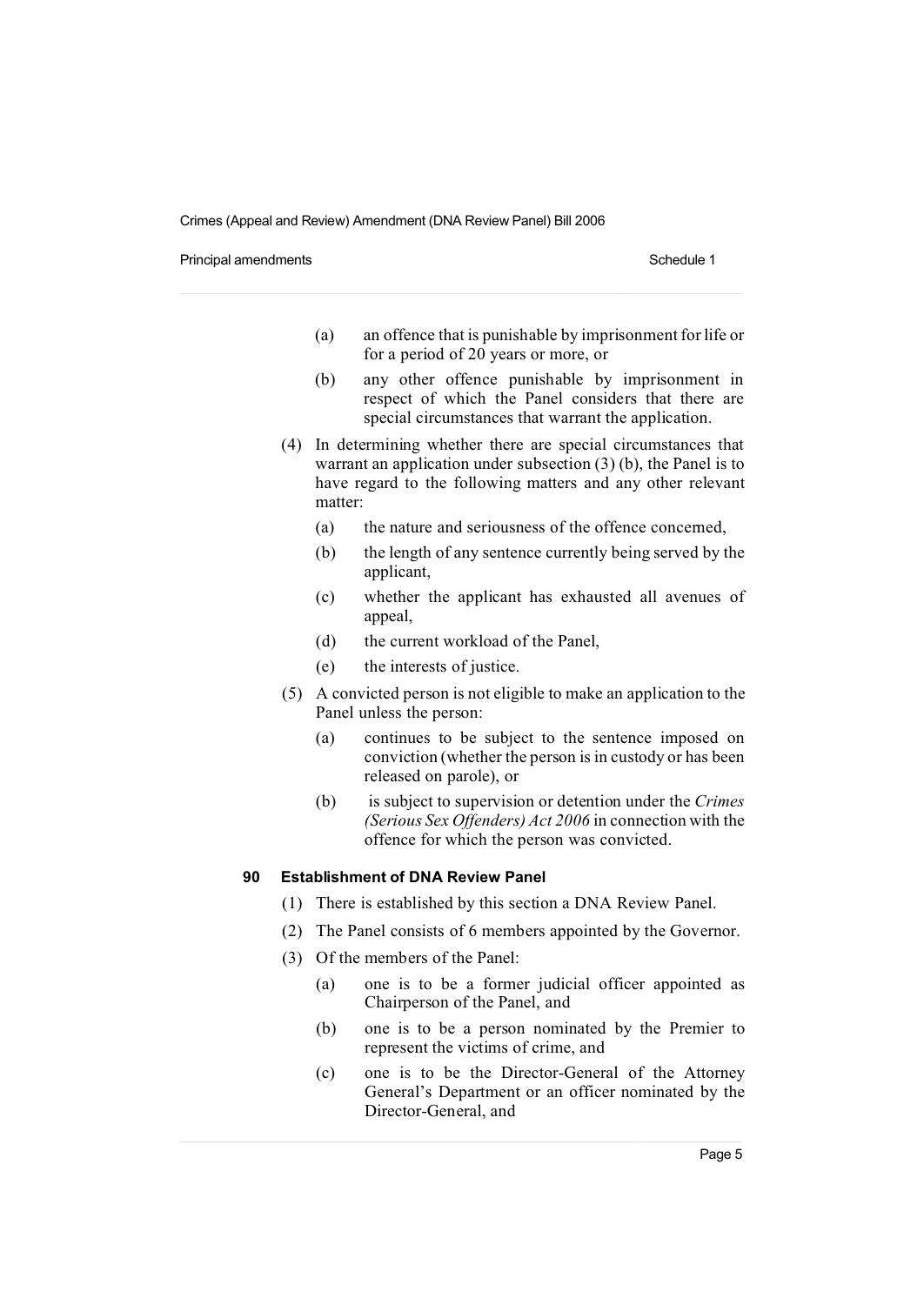Schedule 1 Principal amendments

- (d) one is to be the Senior Public Defender or an officer nominated by the Senior Public Defender, and
- (e) one is to be the Director of Public Prosecutions or an officer nominated by the Director, and
- (f) one is to be a former police officer nominated by the Commissioner of Police.
- (4) Schedule 2 has effect with respect to the members and procedure of the Panel.

**Note.** Clause 4 of Schedule 2 enables the appointment of deputies of members.

#### **91 Functions and powers of DNA Review Panel**

- (1) The functions of the DNA Review Panel are as follows:
	- (a) to consider any application under this Division from an eligible convicted person and to assess whether the person's claim of innocence will be affected by DNA information obtained from biological material specified in the application,
	- (b) to arrange, if appropriate, searches for that biological material and the DNA testing of that biological material,
	- (c) to refer, if appropriate, a case to the Court of Criminal Appeal under this Division for review of a conviction following the receipt of DNA test results,
	- (d) to make reports and recommendations to the Minister on systems, policies and strategies for using DNA technology to assist in the assessment of claims of innocence (including an annual report of its work and activities, and of statistical information relating to the applications it received).
- (2) In exercising its functions, the Panel is to have regard to the following:
	- (a) the interests of and the consequences for any registered victim of the offence to which the application to the Panel relates,
	- (b) the need to maintain public confidence in the administration of criminal justice in the State,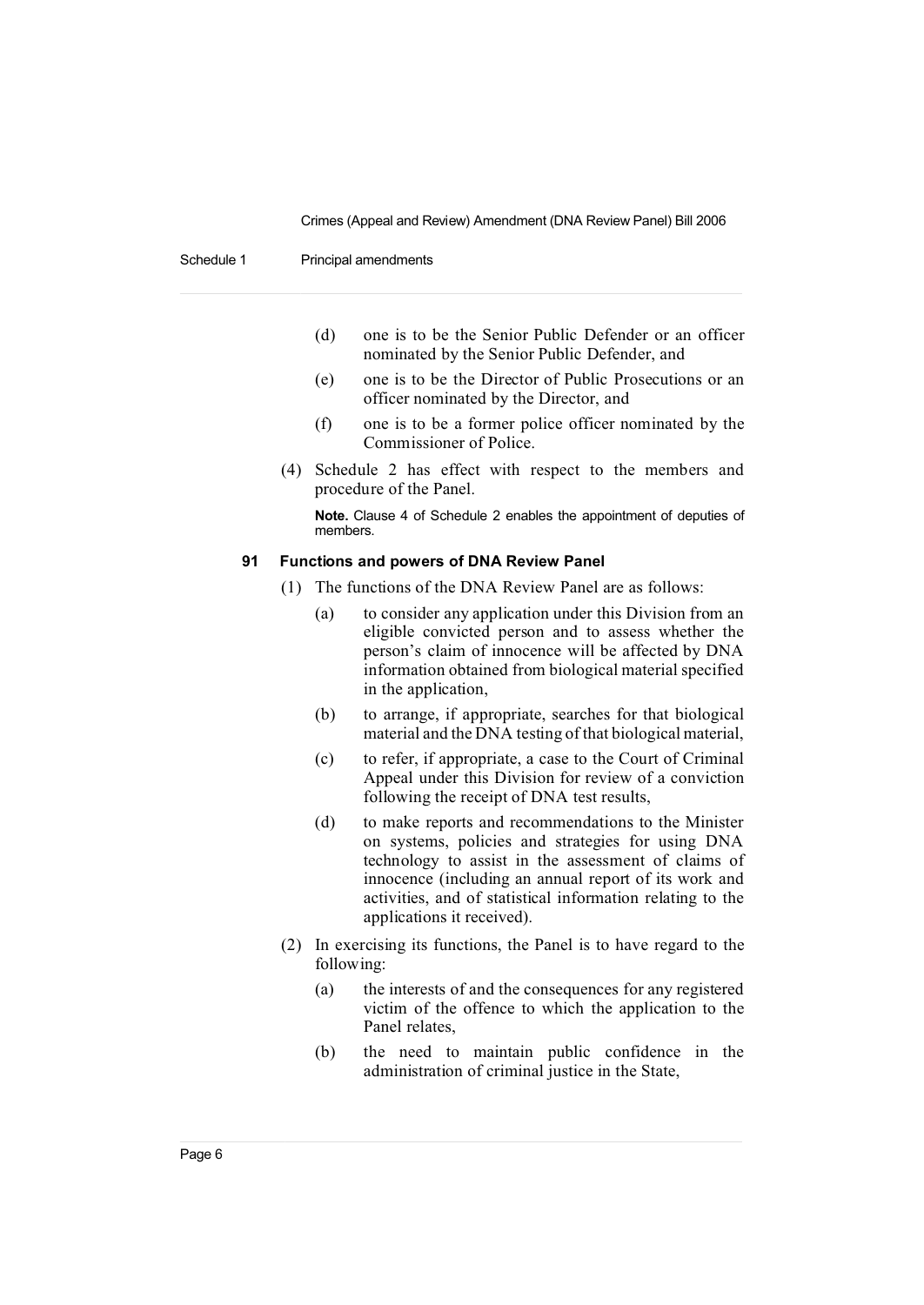Principal amendments **Schedule 1** Schedule 1

- (c) the public interest,
- (d) any other relevant matter.
- (3) For the purpose of exercising its functions, the Panel may engage persons to provide expert assistance to the Panel.
- (4) The Panel may require the Commissioner of Police or other public authority:
	- (a) to provide information about biological material specified in an application under this Division (including information about whether thematerial exists or can be found), and
	- (b) to provide any such biological material in their possession to the Panel.
- (5) The Commissioner of Police or a public authority:
	- (a) is authorised and required to provide biological material or information about any such material that the Commissioner or authority is required to provide under subsection (4), and
	- (b) is authorised to provide any other specified information that the Panel requests in order to determine an application under this Division.
- (6) The Panel has such other functions as are conferred on it by or under this or any other Act.

#### **92 Applications to DNA Review Panel**

- (1) An application under this Division may be made to the DNA Review Panel in writing by an eligible convicted person or by any other person on the convicted person's behalf.
- (2) The application is to specify the biological material from which DNA information may be obtained to support the convicted person's claim of innocence.
- (3) If the Panel is satisfied that the application is made by or on behalf of an eligible convicted person, it may (subject to this Division):
	- (a) arrange searches for biological material specified in the application and the DNA testing of that biological material, and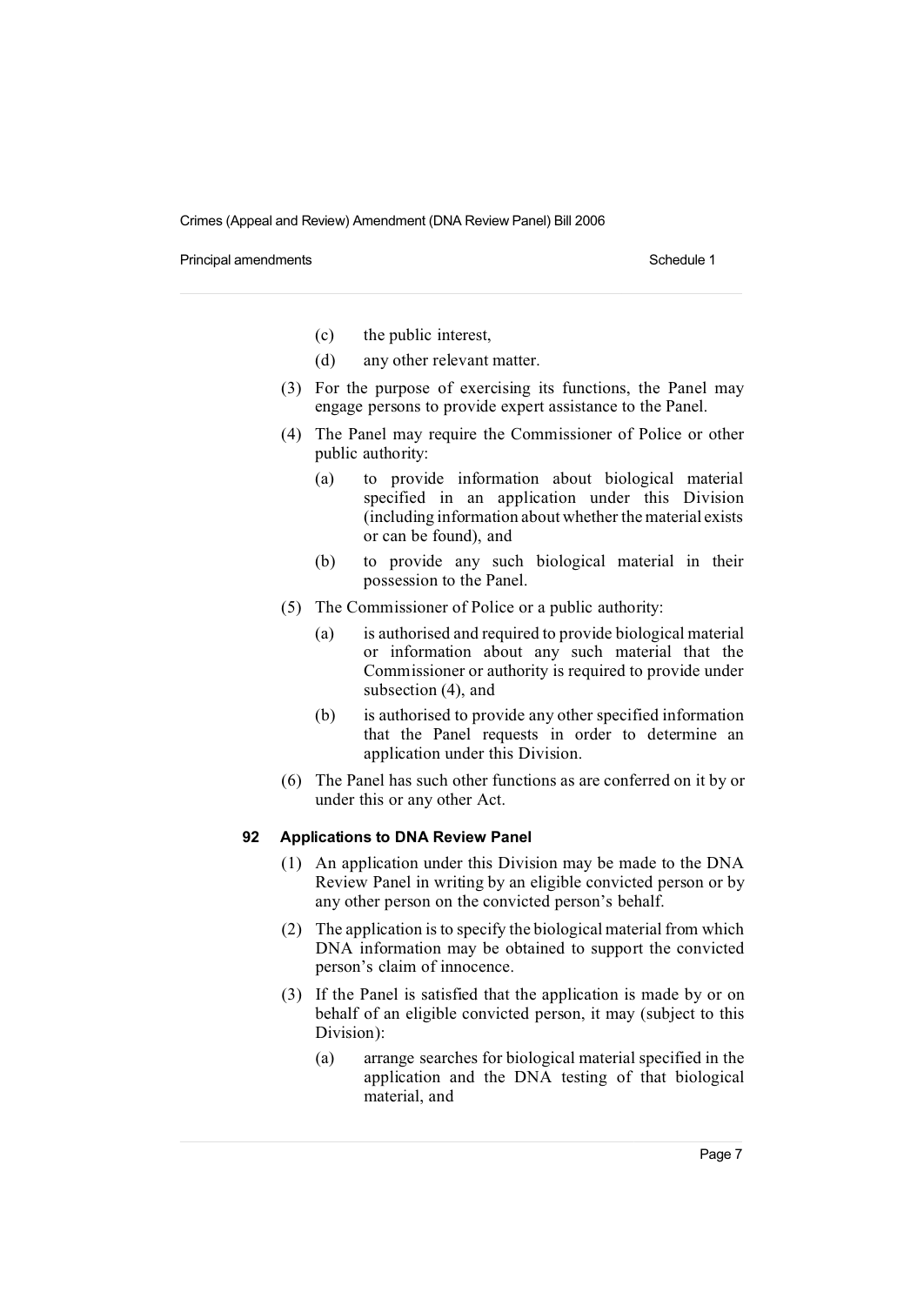Schedule 1 Principal amendments

(b) prepare a report of its findings with respect to the application.

#### **93 Refusal or deferral of consideration**

- (1) The DNA Review Panel may refuse to consider or otherwise deal with an application under this Division.
- (2) Without limiting subsection (1), the Panel is to refuse to consider or otherwise deal with an application if:
	- (a) it appears that the matter:
		- (i) has been fully dealt with in the proceedings giving rise to the conviction (or in any proceedings on appeal from the conviction), or
		- (ii) has previously been dealt with under this Division, or
		- (iii) has previously been dealt with under Division 2 or 3 (or the corresponding provisions of the previous review provisions), and
	- (b) the Panel is not satisfied that there are any special facts or special circumstances to justify the taking of further action under this Division.
- (3) Without limiting subsection (1), the Panel is to refuse to consider or otherwise deal with an application if it appears that the biological material specified in the application does not exist or cannot be found.
- (4) The Panel may defer consideration of an application if:
	- (a) the time within which an appeal may be made against the conviction (without leave to appeal out of time) is yet to expire, or
	- (b) the conviction is the subject of appeal proceedings (including proceedings on an application for leave to appeal) that are yet to be finally determined, or
	- (c) the matter is being dealt with under Division 2 or 3, or
	- (d) the application fails to disclose sufficient information to enable the matter to be properly considered.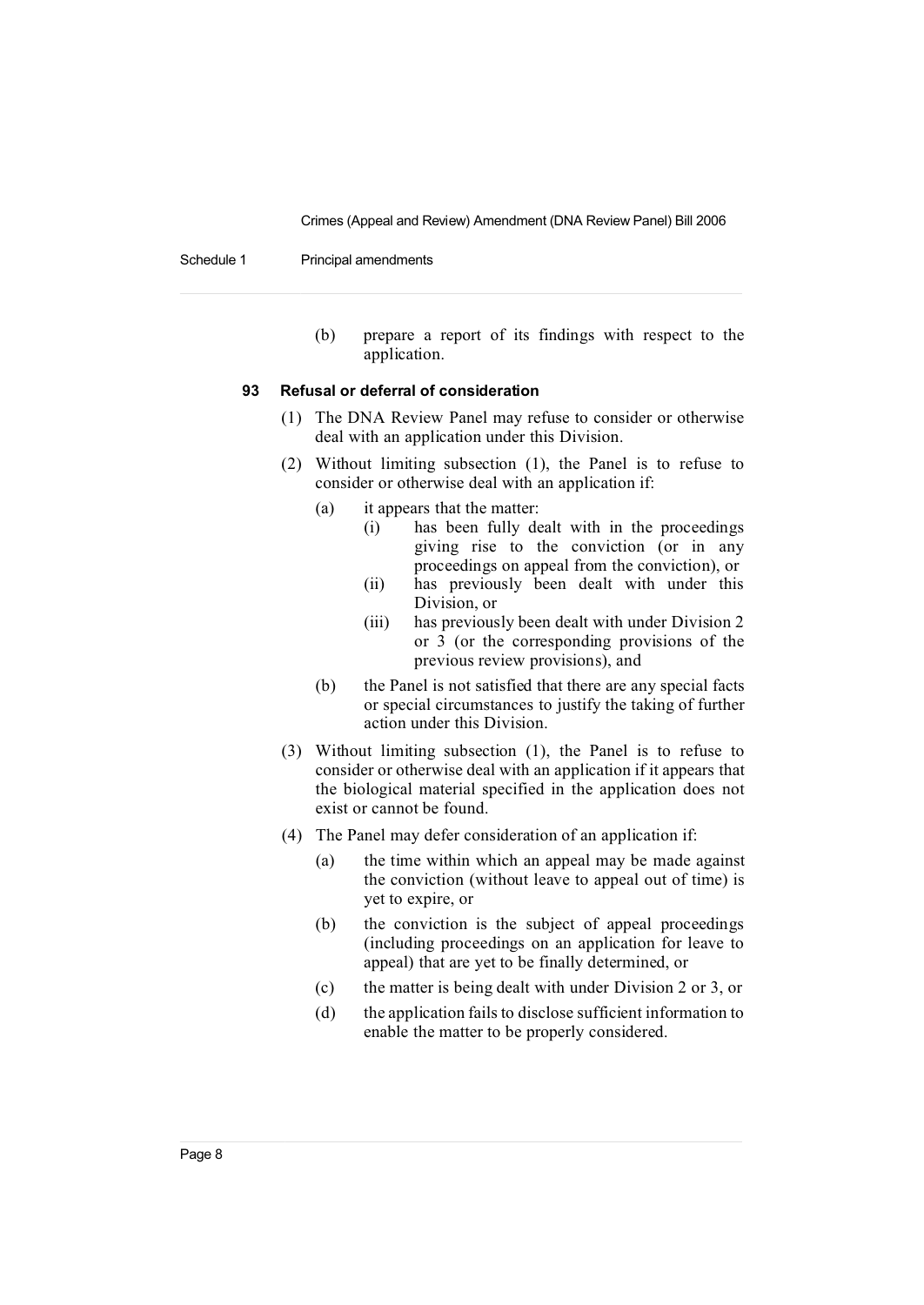Principal amendments **Schedule 1** Schedule 1

#### **94 Referral of matter to Court of Criminal Appeal**

- (1) The DNA Review Panel may refer a matter (together with a copy of its report under section 92 (3) (b)) to the Court of Criminal Appeal for consideration of the question of whether the conviction should be set aside if the Panel is of the opinion that there is a reasonable doubt as to the guilt of the convicted person.
- (2) The Panel cannot refer a matter to the Court of Criminal Appeal unless the quorum present at the meeting of the Panel when the decision is made includes the Chairperson and the following members:
	- (a) the Senior Public Defender or the officer nominated by the Senior Public Defender,
	- (b) the Director of Public Prosecutions or the officer nominated by the Director.
- (3) On receiving a reference under this section, the Court of Criminal Appeal is to deal with the case so referred in the same way as if the convicted person had appealed against the conviction under the *Criminal Appeal Act 1912*.
- (4) In any proceedings on a reference under this section:
	- (a) the Crown has the right of appearance, and
	- (b) the Court of Criminal Appeal is to consider:
		- (i) the report prepared by the Panel under section 92 (3) (b), and
		- (ii) any submissions on any such report that are made by the Crown or by the applicant to whom the proceedings relate, and
	- (c) no other evidence is to be admitted or considered, except by leave of the Court of Criminal Appeal, and
	- (d) if leave to admit evidence is granted, the rules governing the admissibility of evidence do not apply to the proceedings.
- (5) The convicted person is entitled to receive a copy of the report of the Panel under section 92 (3) (b) for the purpose of enabling the convicted person to make submissions on the report as referred to in subsection (4) (b).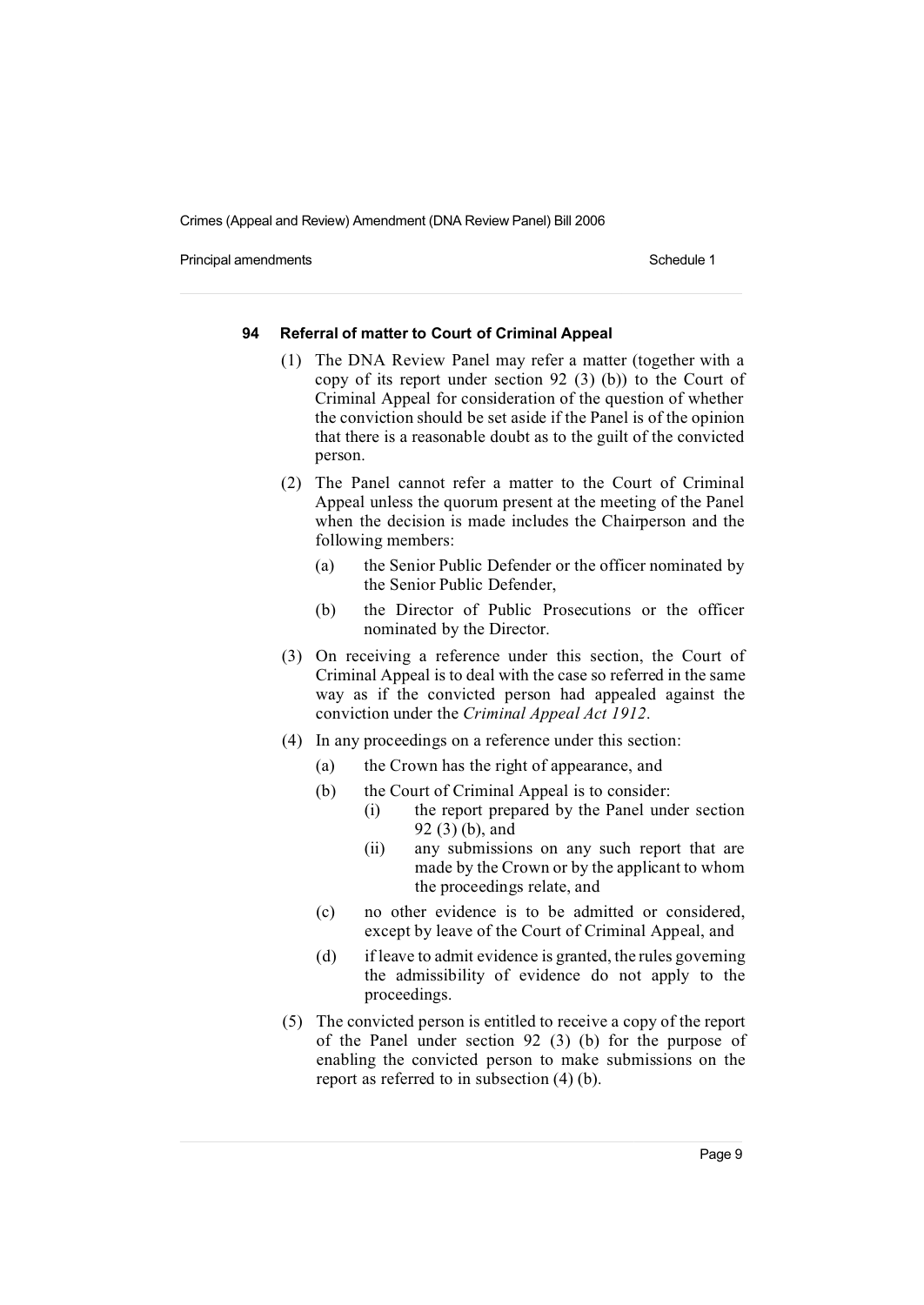Schedule 1 Principal amendments

#### **95 Notification and secrecy provisions**

- (1) If an application is made under this Division by an eligible convicted person, the DNA Review Panel is to notify:
	- (a) the applicant and the registered victims of the offence concerned of any decision by the Panel to arrange searches for and DNA testing of biological material with respect to the application, and
	- (b) the applicant and those registered victims of the determination of the Panel with respect to the application.

The Panel may give such a notification by giving it to an Australian legal practitioner who is representing the applicant or registered victim.

- (2) The Panel may also provide information about an application under this Division:
	- (a) to the Commissioner of Police, the Police Integrity Commission, the Independent Commission Against Corruption, theCommissioner of Corrective Services or the Director-General of the Department of Juvenile Justice, or
	- (b) to the Minister or Chief Justice, or
	- (c) to any other person or body prescribed by the regulations.
- (3) A person must not disclose any information that was acquired by the person as a member of the Panel (or as a person engaged to assist the Panel) unless the disclosure is made for the purpose of the exercise of functions under this Division or in the circumstances authorised by this Division.

Maximum penalty: 100 penalty units or imprisonment for 2 years, or both.

(4) In this section, *registered victim* means a victim whose name is recorded on the Register of Victims under the *Crimes (Administration of Sentences) Act 1999*.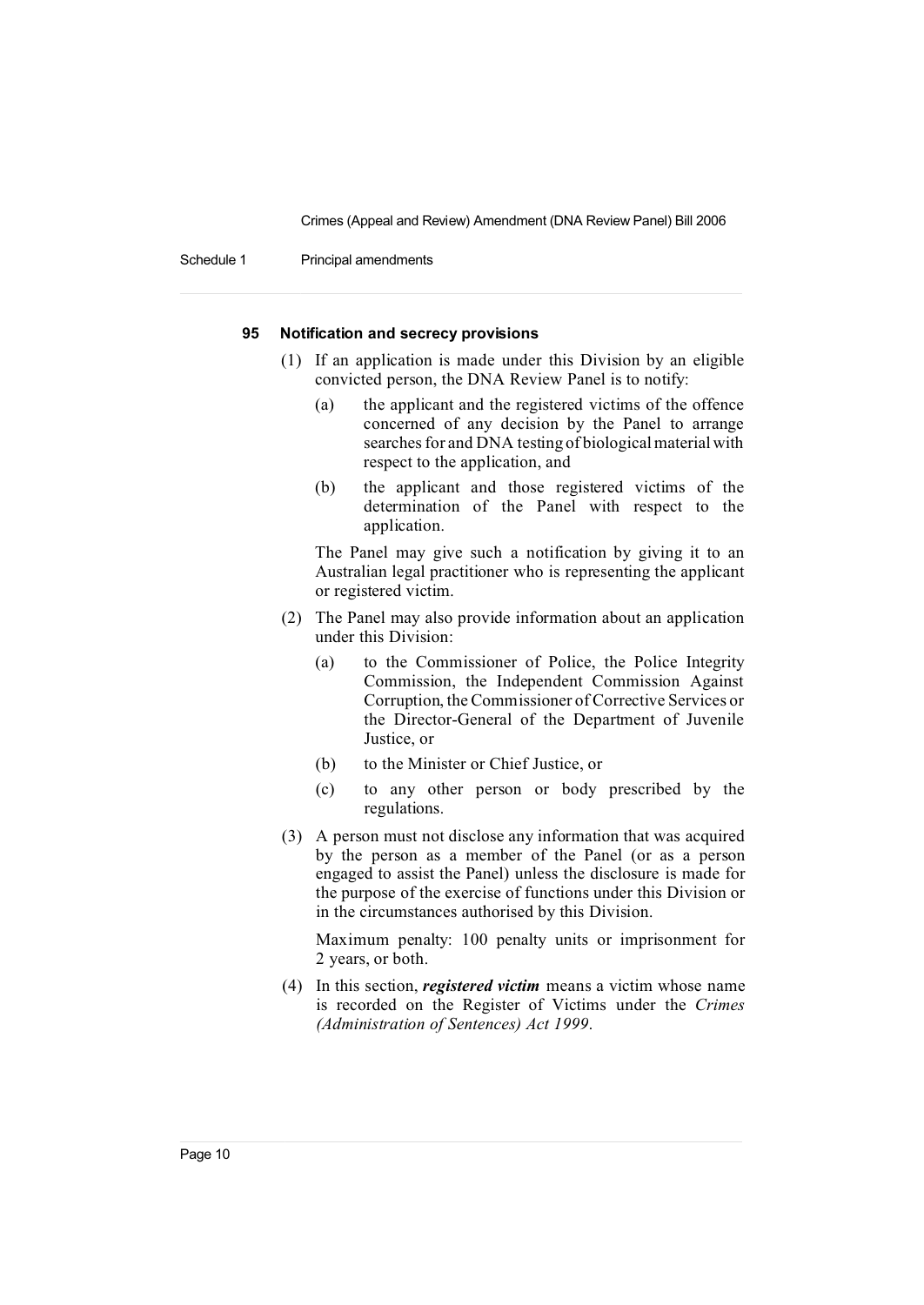Principal amendments **Schedule 1** and the state of the state of the Schedule 1

#### **96 Duty of police and other State officers to retain biological material evidence relating to eligible convicted persons**

- (1) This section applies to physical evidence comprising or containing biological material:
	- (a) that was obtained by any member of NSW Police in connection with the investigation or prosecution of the offence for which an eligible convicted person was convicted (but only if the person was convicted of an offence punishable by imprisonment for life or for 20 years or more), and
	- (b) that is in the possession or control of any member of NSW Police on the commencement of this section,

referred to in this section as *relevant biological material*.

- (2) It is the duty of members of NSW Police (or members of any other authority of the State) to retain relevant biological material in their possession or control.
- (3) However, that duty does not apply to relevant biological material if:
	- (a) the material is required, by the order of any court, to be returned to the person to whom the material belongs, or
	- (b) the owner of the material is the victim of the offence concerned and the material is required to be returned promptly to minimise inconvenience to the victim, or
	- (c) the material is of such size or nature as to render its retention impracticable (but only if steps have been taken to retain a portion of the material sufficient for DNA testing), or
	- (d) the material has already been subject to DNA testing and the testing indicates that it relates only to the eligible convicted person concerned, or
	- (e) the eligible convicted person concerned ceases to be an eligible convicted person, or
	- (f) the material is required by or under any Act to be given to another person or destroyed.
- (4) An authority of the State is not under a duty to retain biological material if the material is given to a court or another authority of the State and has not been returned.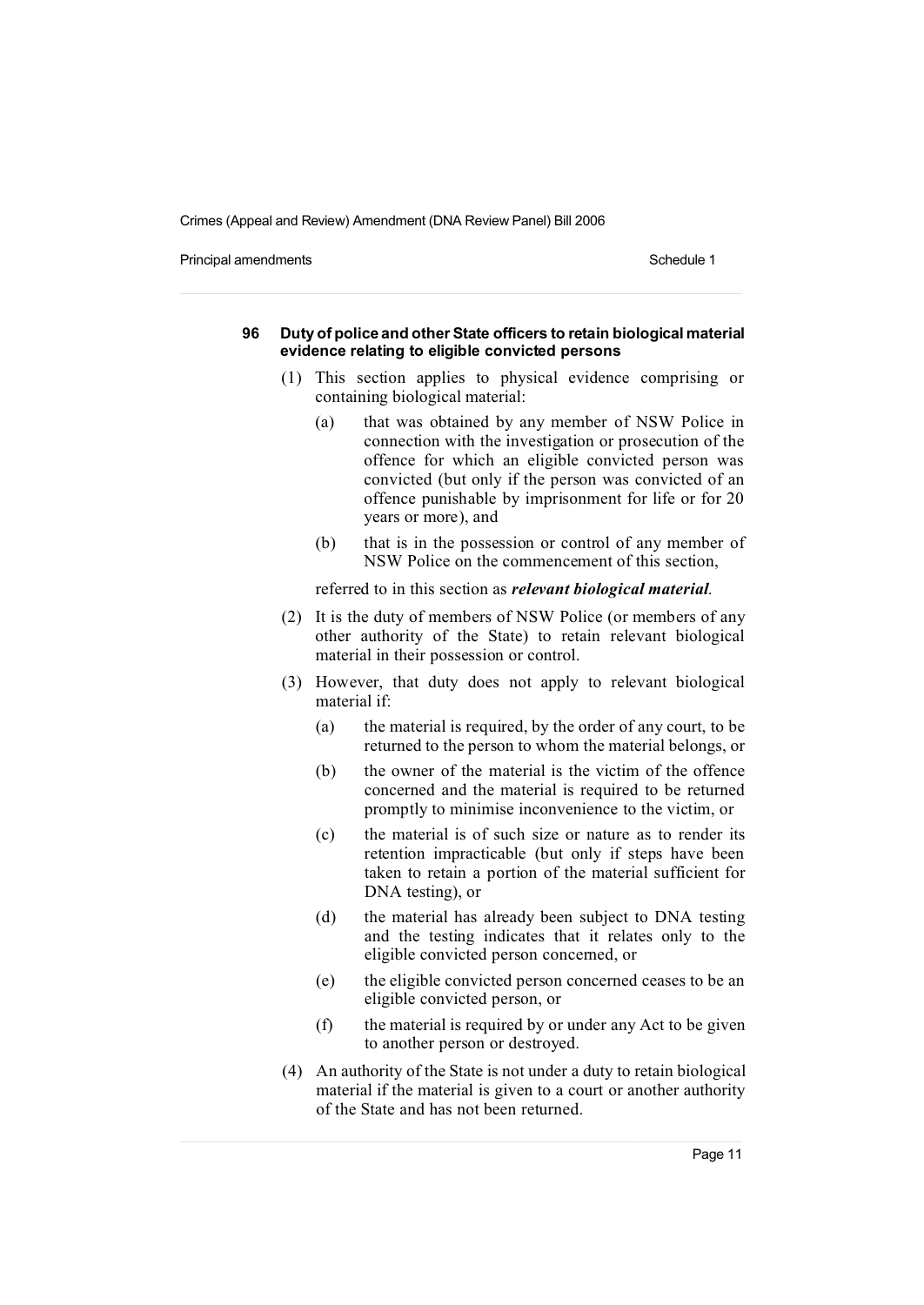Schedule 1 Principal amendments

(5) A person who, knowing that relevant biological material is required to be retained under this section, destroys or tampers with the material with the intention of preventing the material being subjected to DNA testing is guilty of an offence.

Maximum penalty: Imprisonment for 10 years.

### **97 Sunset provision**

- (1) The DNA Review Panel is abolished and ceases to have any functions under this Division (and the duty imposed under section 96 ceases) on:
	- (a) the seventh anniversary of the establishment of the Panel, except as provided by paragraph (b), or
	- (b) a later date (being not later than the tenth anniversary of the establishment of the Panel) appointed by proclamation before that seventh anniversary and after the review of this Division under subsection (2).
- (2) The Minister is to review this Division to determine whether the DNA Review Panel should continue to operate beyond the seventh anniversary of its establishment. The review is to be undertaken as soon as practicable after the fifth anniversary of its establishment and the report of the outcome of that review is to be tabled in each House of Parliament within 12 months after that anniversary.

# **[2] Section 117A**

Insert after section 78 (renumbered as section 117):

#### **117A Proceedings for offences**

Proceedings for an offence under this Act or the regulations (other than under section 96) may be dealt with summarily before a Local Court.

#### **[3] Schedule 1 Savings, transitional and other provisions**

Insert at the end of clause 1 (1):

*Crimes (Appeal and Review)Amendment (DNA Review Panel) Act 2006*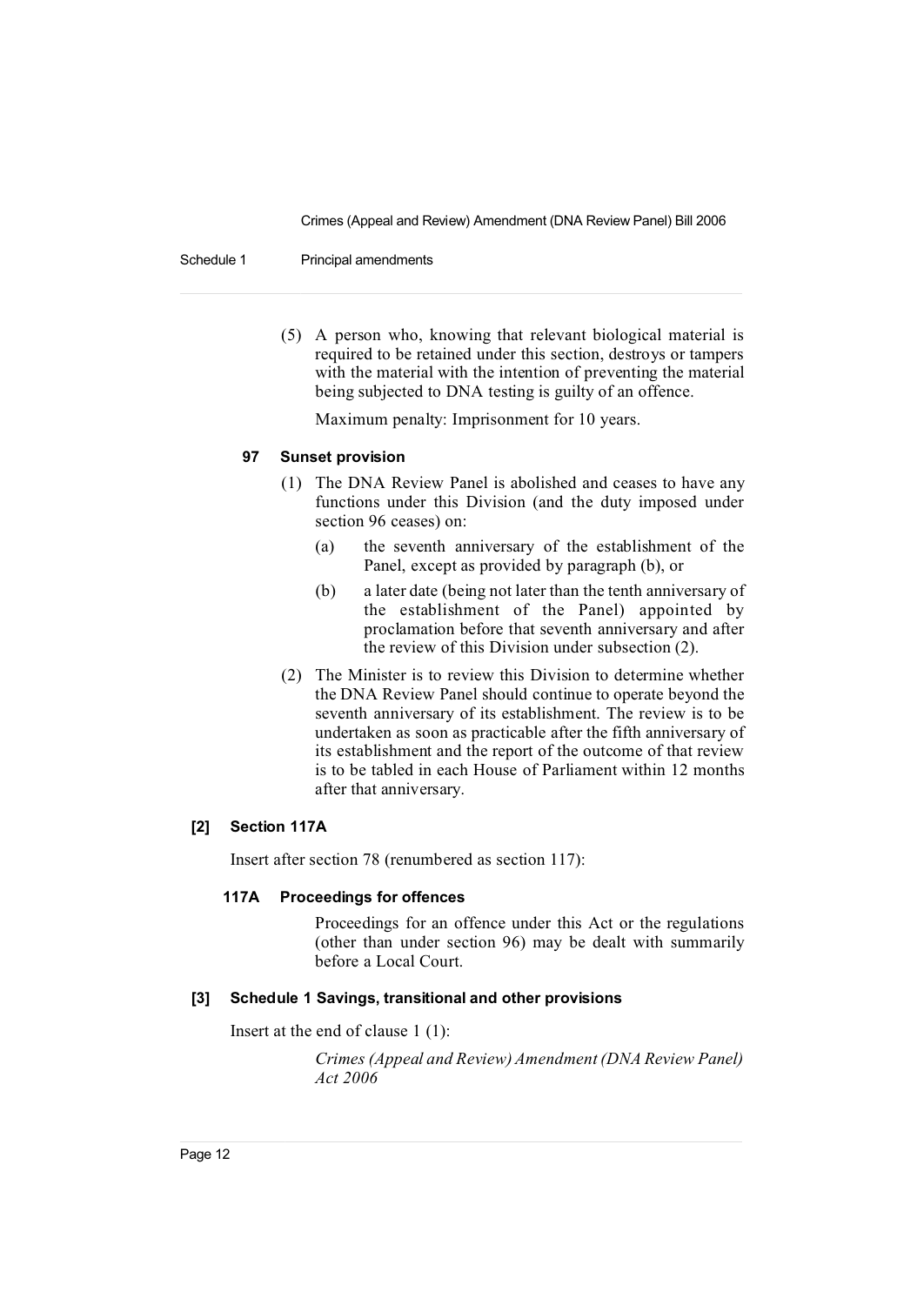Principal amendments **Schedule 1** Schedule 1

# **[4] Schedule 1**

Insert at the end of the Schedule (with appropriate Part and clause numbers):

# **Part Provisions consequent on enactment of Crimes (Appeal and Review) Amendment (DNA Review Panel) Act 2006**

## **Definition**

In this Part:

*amending Act* means the *Crimes (Appeal and Review) Amendment (DNA Review Panel) Act 2006*.

#### **Review of previous convictions and sentences**

Part 7 of this Act, as inserted by the amending Act, extends to convictions and sentences entered or imposed before the commencement of that Part.

## **Pending applications under Part 13A of Crimes Act for review of convictions and sentences**

- (1) A petition or application that was made under Part 13A of the *Crimes Act 1900* before the repeal and transfer of that Part by the amending Act and that had not been finally determined under that Part immediately before its repeal is taken to be a petition or application under the corresponding provision of Part 7 of this Act.
- (2) Any referral or report with respect to such a petition or application that was made under Part 13A of the *Crimes Act 1900* is taken to have been made under the corresponding provision of Part 7 of this Act.

# **Pending applications to set aside conviction following free pardon**

An application to the Court of Criminal Appeal that was made under Part 13A of the *Crimes Act 1900* before the repeal and transfer of that Part by the amending Act for the purpose of setting aside a conviction for an offence for which a free pardon has been granted and that had not been finally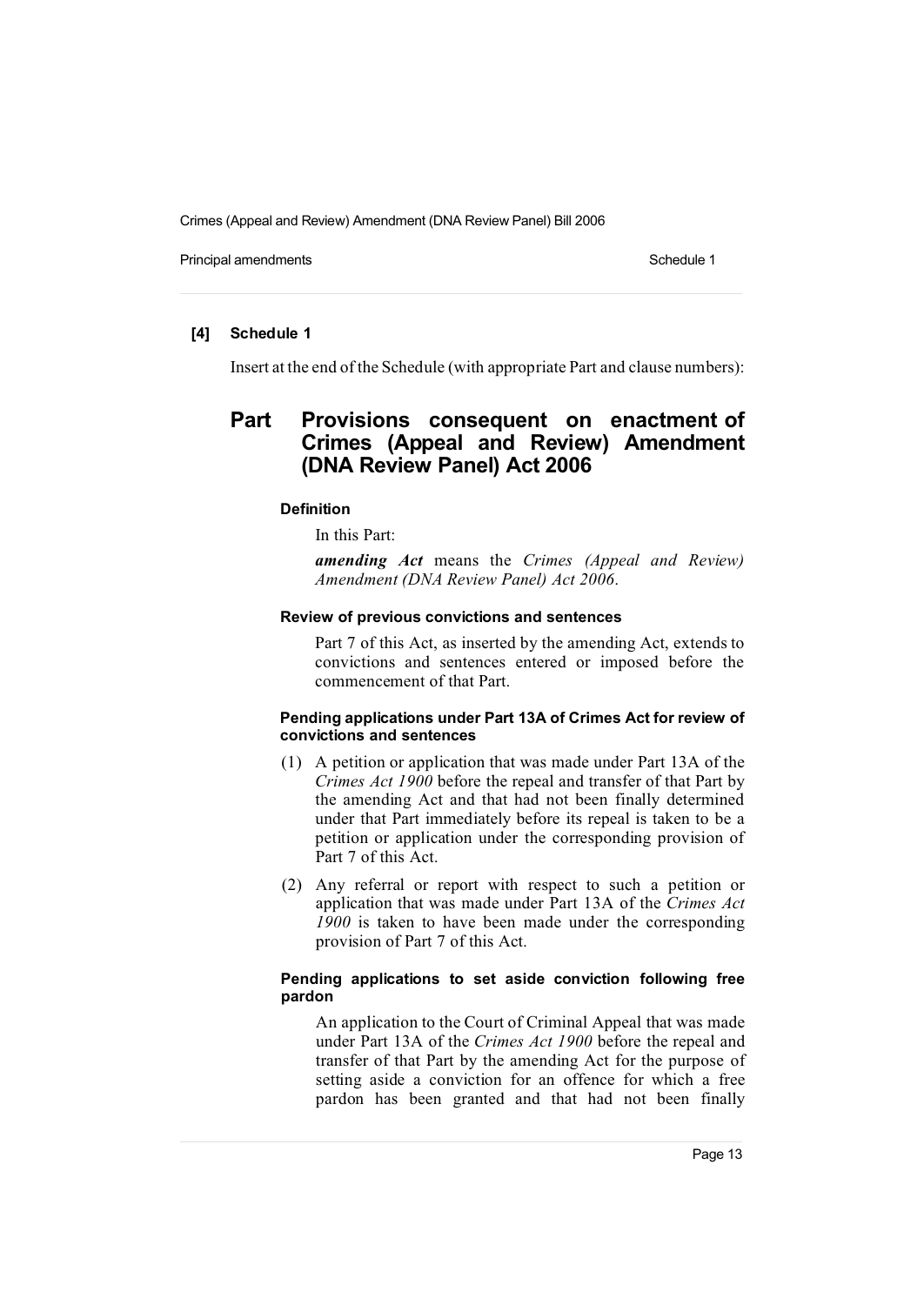Schedule 1 Principal amendments

determined under that Part immediately before its repeal is taken to be an application under section 84 of this Act.

### **[5] Schedule 2**

Insert after Schedule 1:

# **Schedule 2 Members and procedure of DNA Review Panel**

(Section 90)

# **1 Definitions**

In this Schedule:

*Chairperson* means the Chairperson of the Panel.

*member* means any member of the Panel.

*Panel* means the DNA Review Panel constituted by section 90.

# **2 Terms of office of members**

Subject to this Schedule, a member holds office for such period (not exceeding 3 years) as is specified in the member's instrument of appointment, but is eligible (if otherwise qualified) for re-appointment.

## **3 Remuneration**

A member is entitled to be paid such remuneration (including travelling and subsistence allowances) as the Minister may from time to time determine in respect of the member.

#### **4 Deputies**

- (1) The Minister may, from time to time, appoint a person to be the deputy of a member, and the Minister may revoke any such appointment.
- (2) A person is not eligible to be appointed as the deputy of a member unless the person has the same qualification that was required for appointment as that member.
- (3) In the absence of a member, the member's deputy may, if available, act in the place of the member.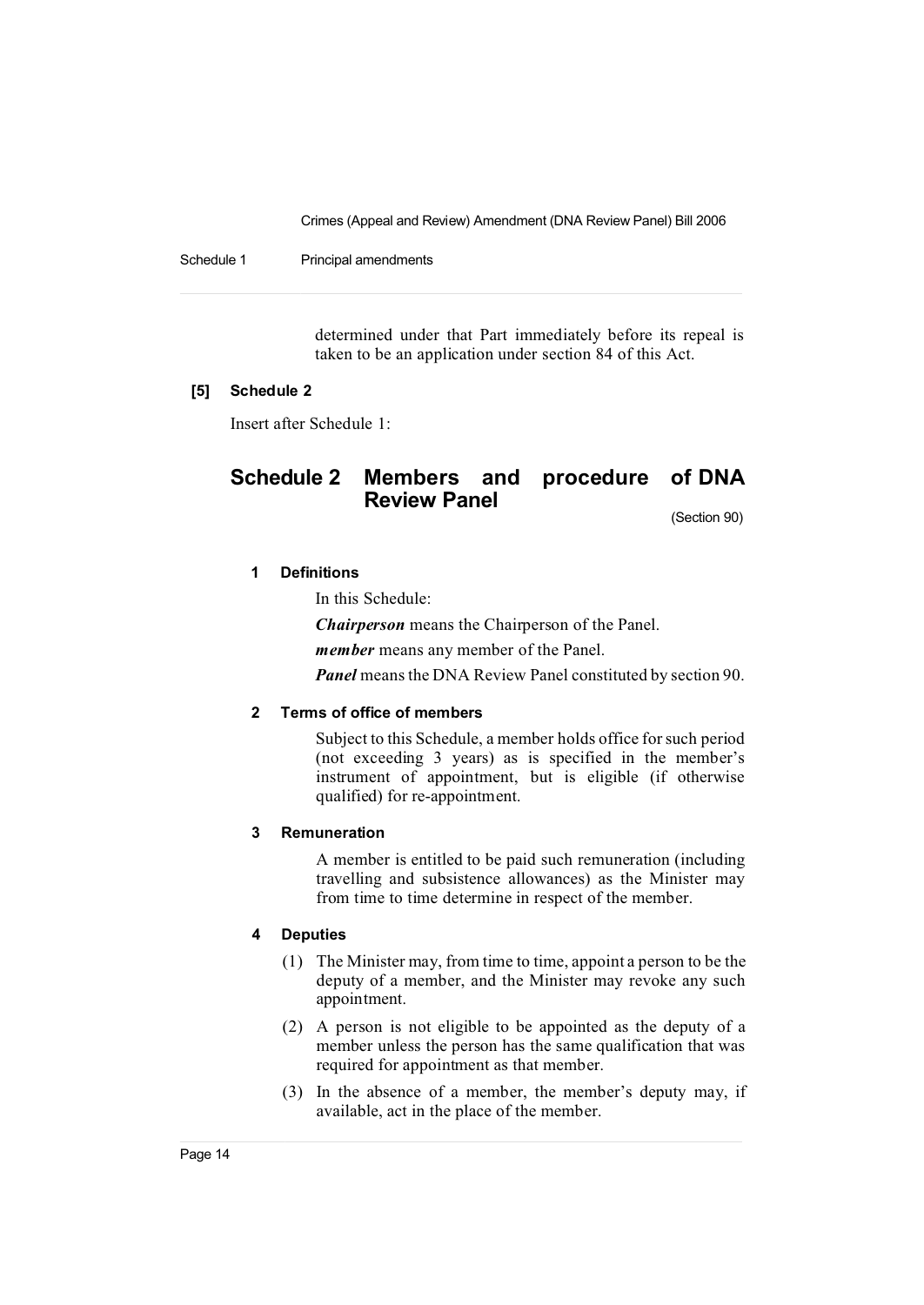Principal amendments **Schedule 1** Schedule 1

- (4) While acting in the place of a member, a person:
	- (a) has all the functions of the member and is taken to be a member, and
	- (b) is entitled to be paid such remuneration (including travelling and subsistence allowances) as the Minister may from time to time determine in respect of the person.
- (5) For the purposes of this clause, a vacancy in the office of a member is taken to be an absence of the member.

#### **5 Vacancy in office of member**

- (1) The office of a member becomes vacant if the member:
	- (a) dies, or
	- (b) completes a term of office and is not re-appointed, or
	- (c) resigns the office by instrument in writing addressed to the Minister, or
	- (d) is removed from office by the Governor under this clause, or
	- (e) is absent from 4 consecutive meetings of the Panel of which reasonable notice has been given to the member personally or by post, except on leave granted by the Minister or unless the member is excused by the Minister for having been absent from those meetings, or
	- (f) becomes bankrupt, applies to take the benefit of any law for the relief of bankrupt or insolvent debtors, compounds with his or her creditors or makes an assignment of his or her remuneration for their benefit, or
	- (g) becomes a mentally incapacitated person, or
	- (h) is convicted in New South Wales of an offence that is punishable by imprisonment for 12 months or more or is convicted elsewhere than in New South Wales of an offence that, if committed in New South Wales, would be an offence so punishable.
- (2) The Governor may at any time remove a member from office.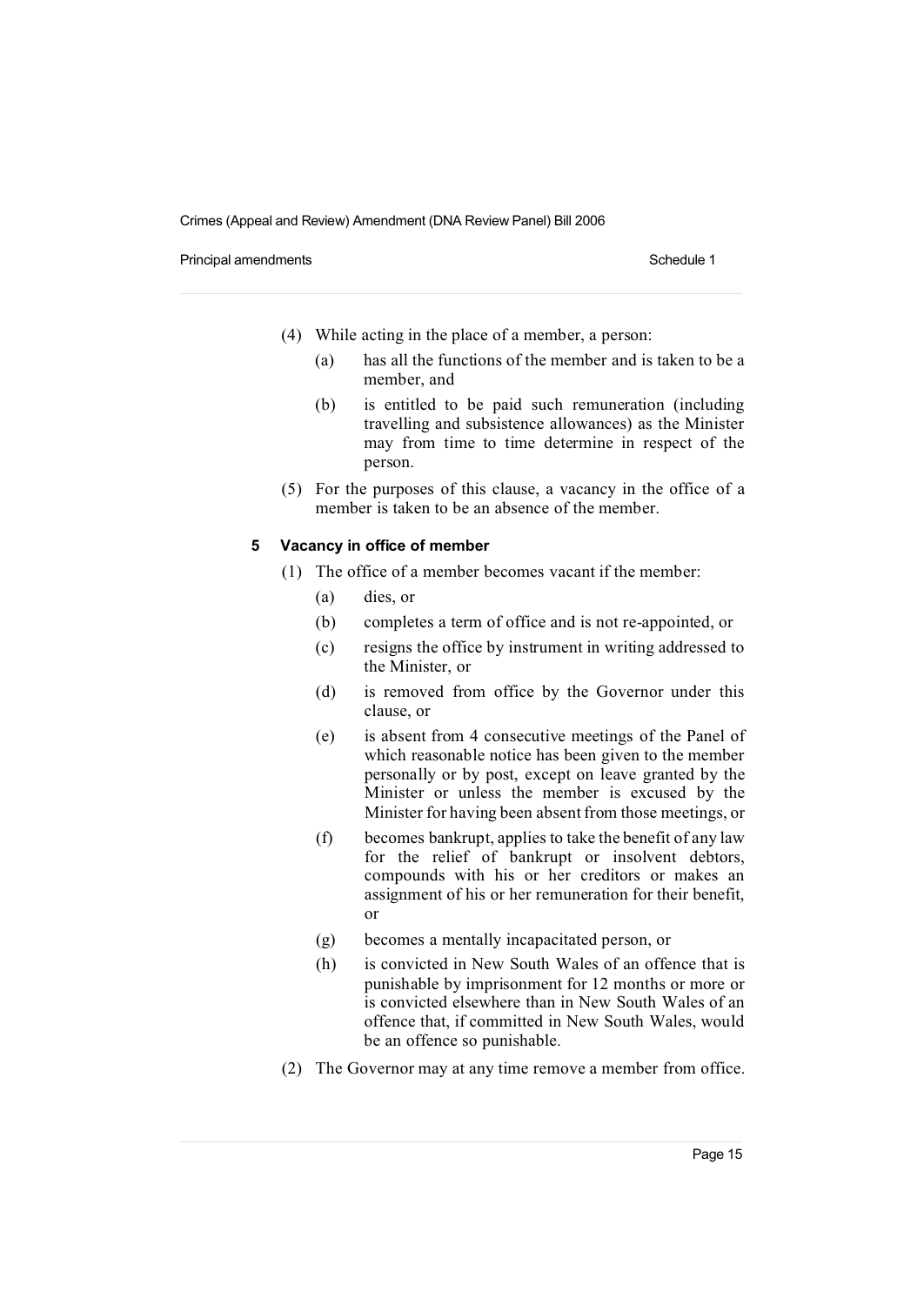Schedule 1 Principal amendments

## **6 Filling of vacancy in office of member**

If the office of any member becomes vacant, a person is, subject to this Act, to be appointed to fill the vacancy.

# **7 Effect of certain other Acts**

- (1) Chapter 1A of the *Public Sector Employment and Management Act 2002* does not apply to or in respect of the appointment of a member.
- (2) If by or under any Act provision is made:
	- (a) requiring a person who is the holder of a specified office to devote the whole of his or her time to the duties of that office, or
	- (b) prohibiting the person from engaging in employment outside the duties of that office,

the provision does not operate to disqualify the person from holding that office and also the office of a member or from accepting and retaining any remuneration payable to the person under this Act as a member.

# **8 General procedure**

The procedure for the calling of meetings of the Panel and for the conduct of business at those meetings is, subject to this Act and the regulations, to be as determined by the Chairperson.

#### **9 Quorum**

The quorum for a meeting of the Panel is 4 members, of whom one must be the Chairperson.

# **10 Presiding member**

- (1) The Chairperson is to preside at a meeting of the Panel.
- (2) The presiding member has a deliberative vote and, in the event of an equality of votes, has a second or casting vote.

# **11 Voting**

(1) A decision supported by a majority of the votes cast at a meeting of the Panel at which a quorum is present is the decision of the Panel.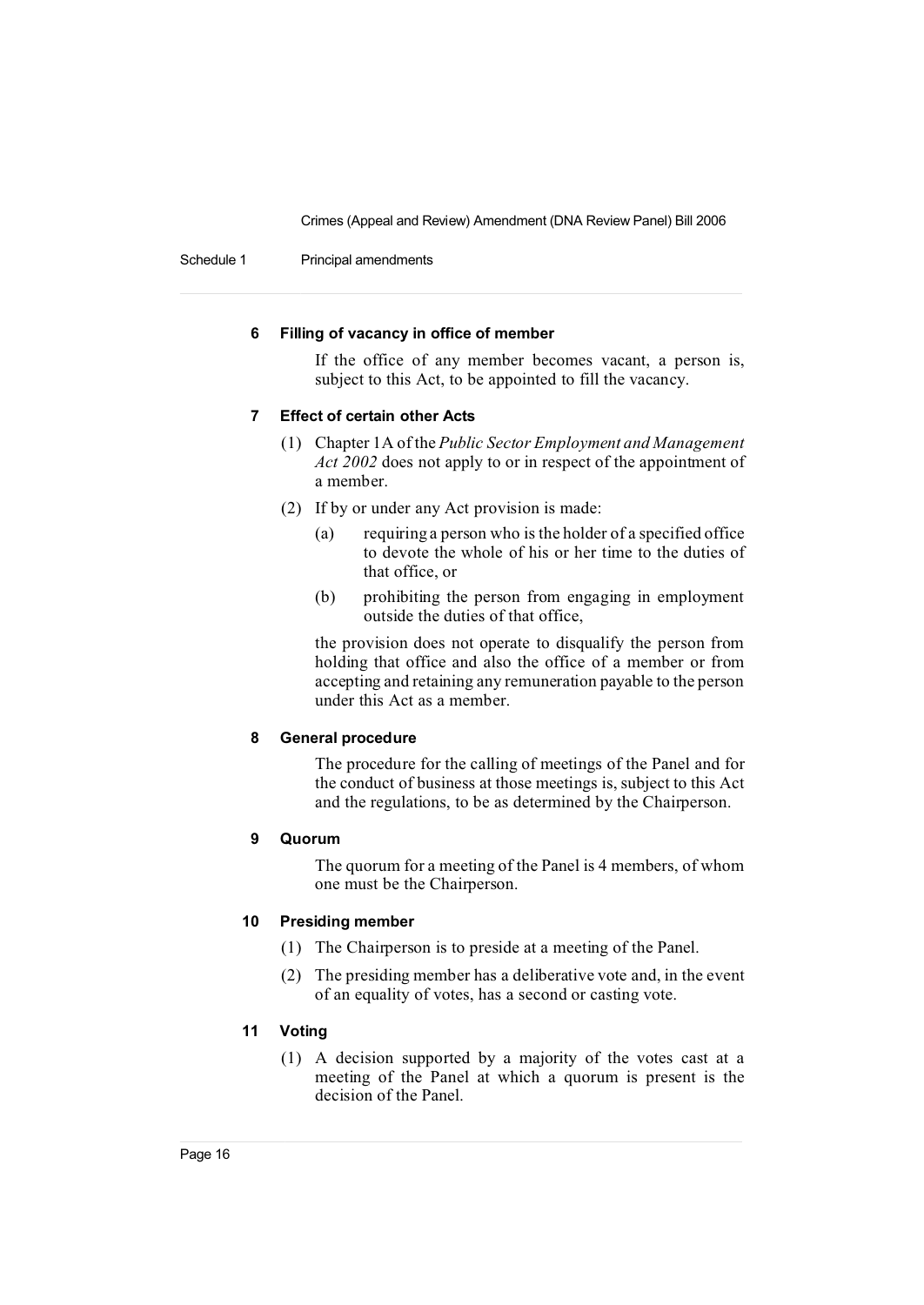Principal amendments **Schedule 1** Schedule 1

(2) This clause is subject to section 94 (Referral of matter to Court of Criminal Appeal).

#### **12 Transaction of business outside meetings or by telephone**

- (1) The Panel may, if it thinks fit, transact any of its business by the circulation of papers among all the members of the Panel for the time being, and a resolution in writing approved in writing by a majority of those members is taken to be a decision of the Panel.
- (2) The Panel may, if it thinks fit, transact any of its business at a meeting at which members (or some members) participate by telephone, closed-circuit television or other means, but only if any member who speaks on a matter before the meeting can be heard by the other members.
- (3) For the purposes of:
	- (a) the approval of a resolution under subclause (1), or
	- (b) a meeting held in accordance with subclause (2),

the Chairperson and each member have the same voting rights as they have at an ordinary meeting of the Panel.

- (4) A resolution approved under subclause (1) is, subject to the regulations, to be recorded in the minutes of the meetings of the Panel.
- (5) Papers may be circulated among the members for the purposes of subclause (1) by facsimile or other transmission of the information in the papers concerned.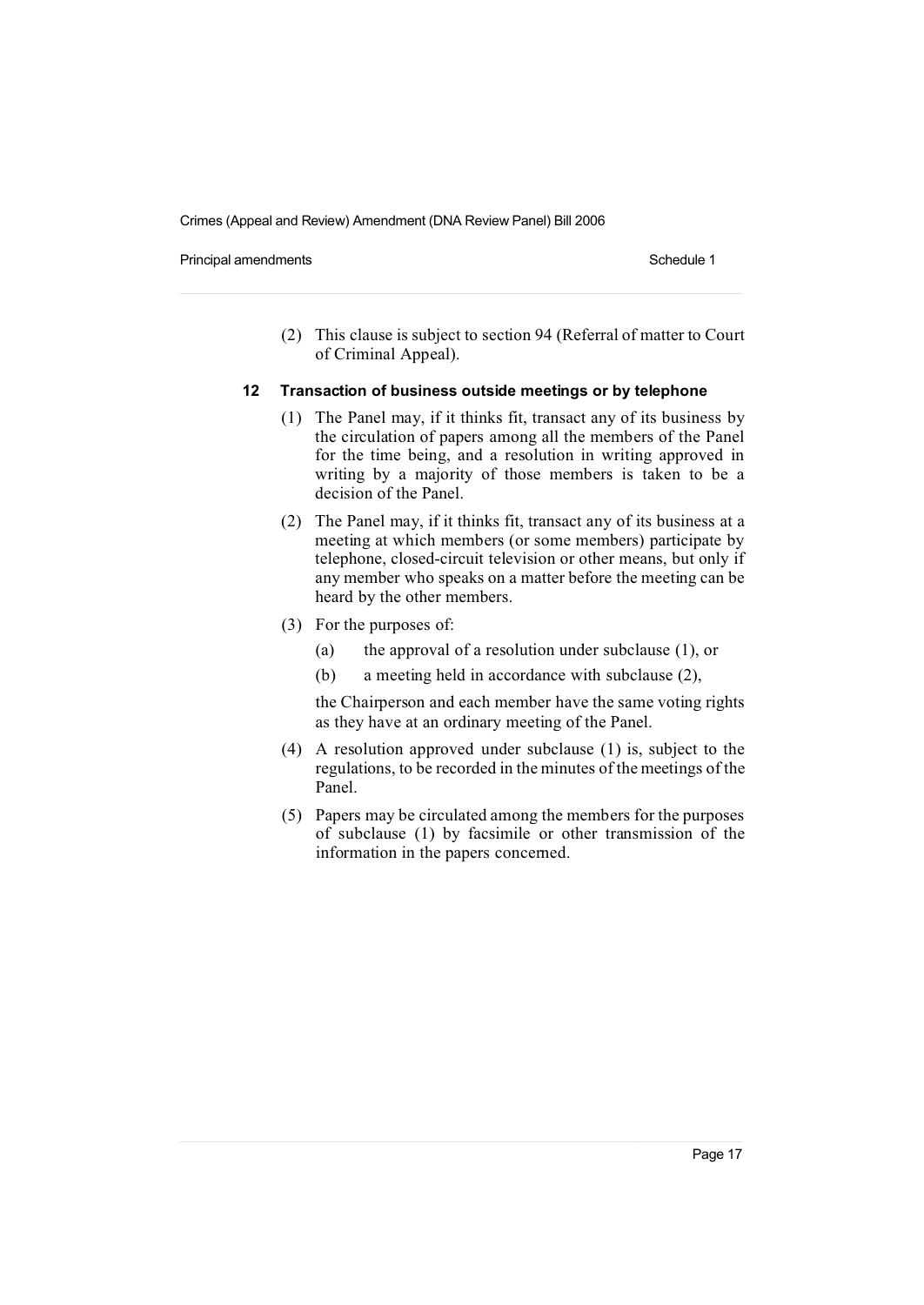Schedule 2 Amendment of other Acts

# **Schedule 2 Amendment of other Acts**

(Section 4)

# **2.1 Crimes Act 1900 No 40**

# **[1] Part 13A Review of convictions and sentences**

Omit the Part.

Transfer Divisions 2, 3, 4 and 5 of that Part to the *Crimes (Local Courts Appeal and Review) Act 2001* with the following amendments, as Divisions 2, 3, 4 and 5 of Part 7 of that Act (as inserted by this Act), with sections numbered consecutively starting from section 76 and with cross-references to sections of that Part in those transferred provisions renumbered accordingly.

# **[2] Part 13A, Divisions 2–5**

Omit "prescribed person" and "prescribed person's" wherever occurring. Insert instead "judicial officer" and "judicial officer's" respectively.

# **[3] Sections 474C (3) (a) (ii) and 474E (3) (a) (ii)**

Omit "the repealed provisions" wherever occurring. Insert instead "the previous review provisions".

## **[4] Section 474J (4)**

Insert "(or so dealt with under the corresponding previous review provisions)" after "section 474H (2)".

#### **[5] Second Schedule**

Omit ", 12 and 13A". Insert instead "and 12".